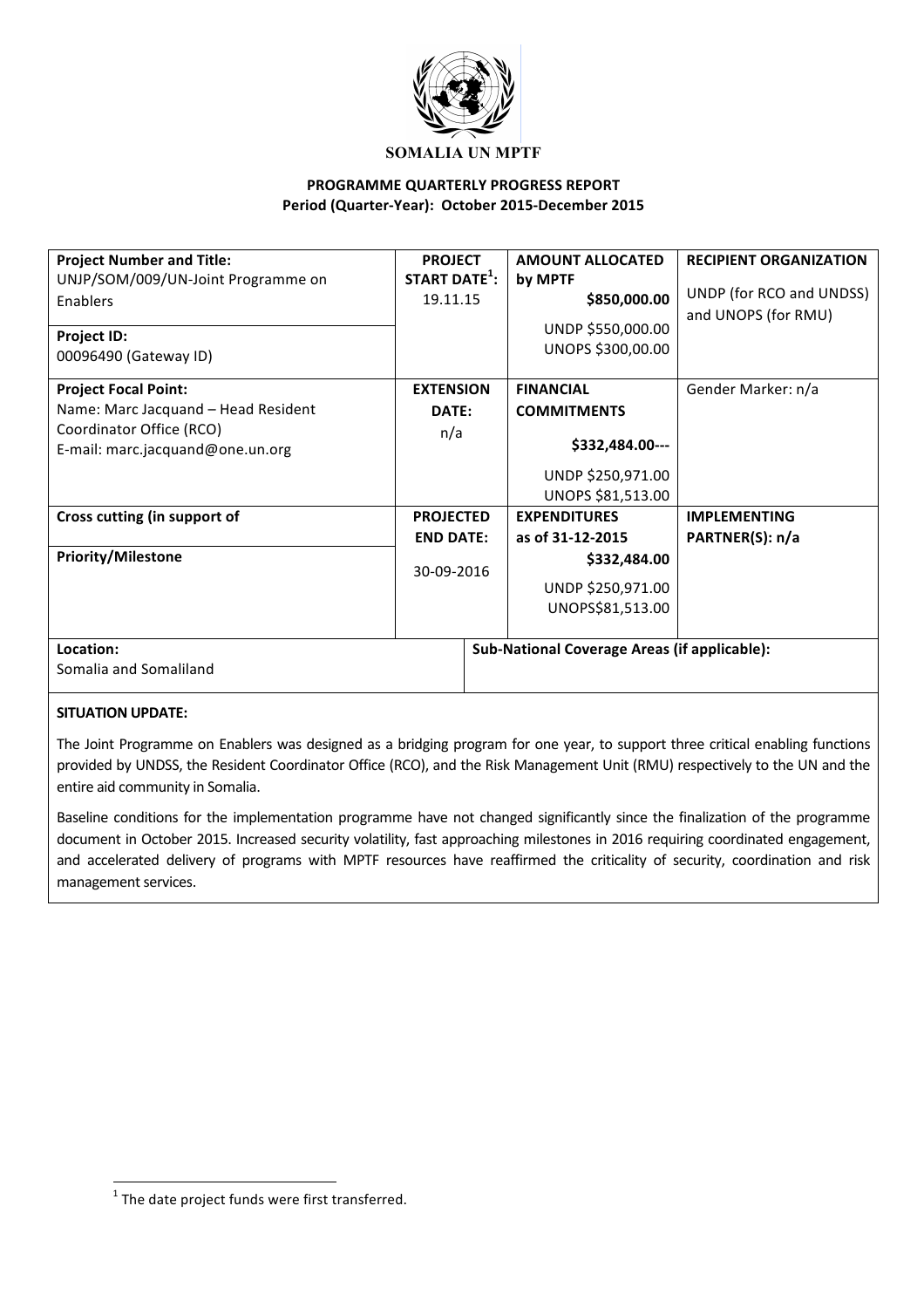

#### **QUARTERLY PROGRESS REPORT RESULTS MATRIX**

## **Outcome** - Coordinated, transparent and safe delivery of international assistance throughout Somalia

| RMU output 1: Enhanced collective risk management approaches                                                              |                                  |                                                                 |                                                                                              |                                                                                                                        |                                                                                 |  |
|---------------------------------------------------------------------------------------------------------------------------|----------------------------------|-----------------------------------------------------------------|----------------------------------------------------------------------------------------------|------------------------------------------------------------------------------------------------------------------------|---------------------------------------------------------------------------------|--|
| <b>Indicator</b>                                                                                                          | <b>Geographic</b><br><b>Area</b> | <b>Baseline</b>                                                 | <b>Projected Target</b><br>(as per results<br>matrix)                                        | <b>Quantitative results</b><br>for the (current<br>quarter) reporting<br>period                                        | <b>Cumulative</b><br>results since<br>project<br>commencement<br>(quantitative) |  |
| Number of collective tools<br>agreed and used by the<br><b>UNCT</b>                                                       | ALL                              | Optional<br>internal<br>Common<br>due<br>diligence<br>standards | Two (2) Common<br>due diligence tool<br>agreed at UNCT<br>and used by at<br>least 5 agencies | <b>UN Risk Management</b><br>Online training tool<br>developed and<br>launched (5 UN<br>agencies currently<br>using) & | N/A                                                                             |  |
| Number of collective tools<br>agreed and used between<br>UN, donors, and NGOs                                             | <b>ALL</b>                       | No.<br>collective<br>tools<br>currently<br>agreed and<br>used   | Fraud<br>management<br>standards<br>developed by the<br>Multi-Party Risk<br>Forum            | Two (2) Fraud<br>Management<br>products developed<br>by the Multi Party<br><b>Risk Forum</b>                           | N/A                                                                             |  |
| RMU output 2: Increased information sharing, both within the UN and between the UN, government donors, and<br><b>NGOs</b> |                                  |                                                                 |                                                                                              |                                                                                                                        |                                                                                 |  |
| <b>Indicator</b>                                                                                                          | <b>Geographic</b><br>Area        | <b>Baseline</b>                                                 | <b>Projected Target</b><br>(as per results<br>matrix)                                        | <b>Quantitative results</b><br>for the (current<br>quarter) reporting<br>period                                        | <b>Cumulative</b><br>results since<br>project<br>commencement<br>(quantitative) |  |
| Increase in contract value in<br>CIMS (internal to UN)                                                                    | ALL                              | \$3.2 billion<br>(2014)                                         | \$3.5 billion by<br>2015                                                                     | \$4.1 billion                                                                                                          | N/A                                                                             |  |
|                                                                                                                           |                                  |                                                                 | Five (5) requests<br>for technical<br>assistance with                                        | Five (5) requests<br>received (2 UN                                                                                    |                                                                                 |  |

RMU feedback (all 

agencies; 2

Government) received and addresses

International NGOs; 1

N/A

of 2015)

**RMU output 3: Organizational risk management capabilities strengthened**

Number of NGO, donor, or

gov request to RMU ALL an/a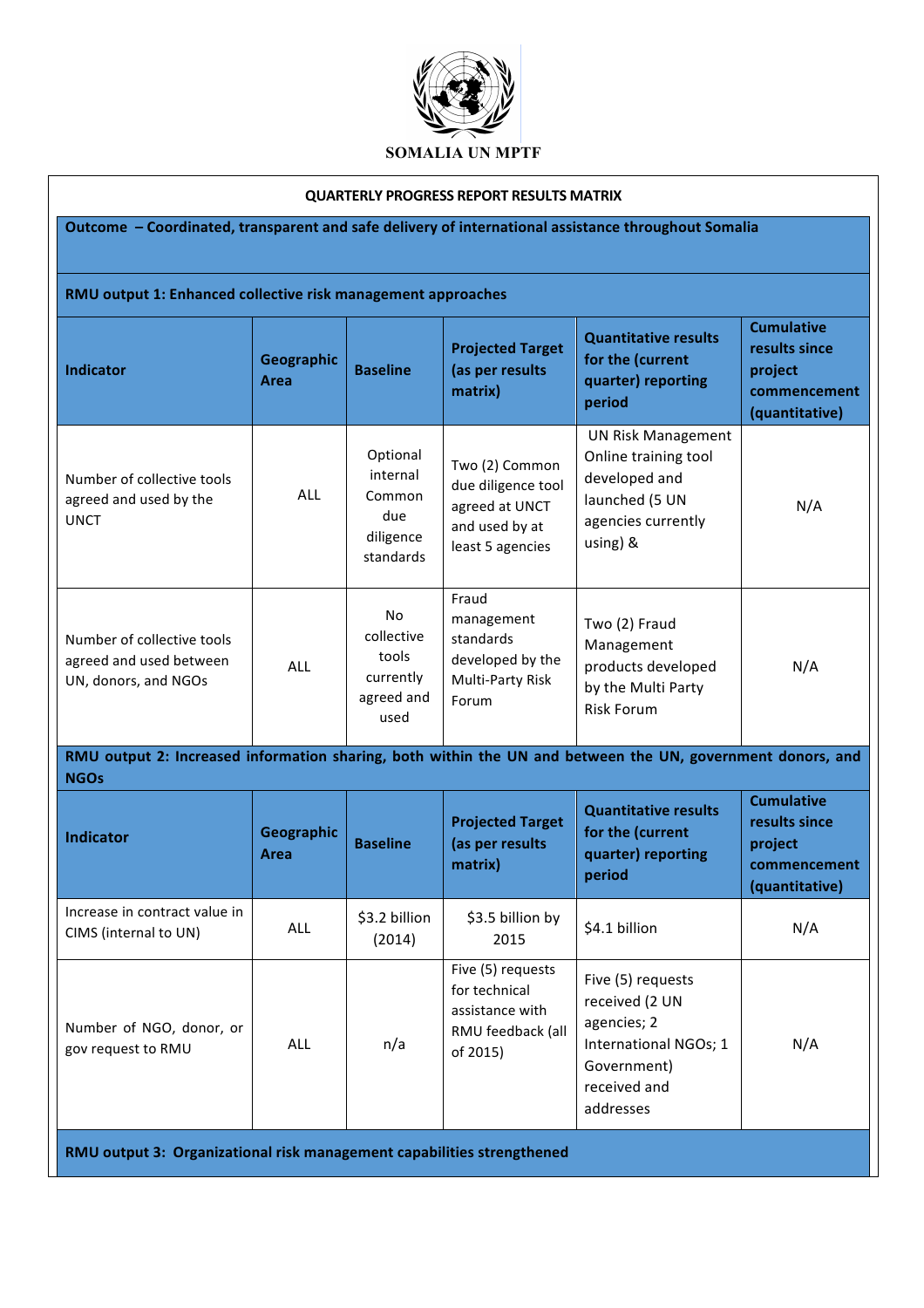

| <b>Indicator</b>                                                                                   | Geographic<br><b>Area</b> | <b>Baseline</b>               | <b>Projected Target</b><br>(as per results<br>matrix)                                                  | <b>Quantitative results</b><br>for the (current<br>quarter) reporting<br>period                                                                                                                                                                                                             | <b>Cumulative</b><br>results since<br>project<br>commencement<br>(quantitative) |
|----------------------------------------------------------------------------------------------------|---------------------------|-------------------------------|--------------------------------------------------------------------------------------------------------|---------------------------------------------------------------------------------------------------------------------------------------------------------------------------------------------------------------------------------------------------------------------------------------------|---------------------------------------------------------------------------------|
| Number of Risk<br>Assessments completed<br>annually                                                | <b>ALL</b>                | 14 (2014)                     | 15 (all of 2015)                                                                                       | 13 new risk<br>assessments, one<br>updated risk<br>assessment - (including<br>4 in Q4 2015)                                                                                                                                                                                                 | N/A                                                                             |
| Number of training services<br>provided to UN agencies,<br>NGOs, and/or government<br>counterparts | <b>ALL</b>                | 1 in class<br>(2014)          | On-line training<br>module launched;<br>30 on-line<br>trainings<br>completed; 1 in-<br>class delivered | Online training<br>launched to UN,<br>donors and NGOs;<br>103 on-line trainings<br>completed (289<br>registered);<br>2 in-class trainings<br>delivered                                                                                                                                      | N/A                                                                             |
| Integrated Risk analysis<br>products delivered                                                     | <b>ALL</b>                | n/a                           | Integrated risk<br>analysis product<br>designed; 1<br>developed for<br>SMG                             | Integrated risk analysis<br>product designed; 1<br>presented to SMG in<br>October 2015                                                                                                                                                                                                      | N/A                                                                             |
| Number of monitoring<br>services provided to UN<br>agencies                                        | <b>ALL</b>                | n/a                           | 5 monitoring<br>missions (all of<br>2015)                                                              | 12 OIOS support<br>missions;<br>13 responses to UN<br>agency requests;<br>6 missions to support<br>the risk analysis team;<br>6 GPS mapping<br>missions capturing GPS<br>data for 167 NGOs,<br>(including 4 OIOS<br>missions, 4 UNAFPs<br>missions and 2 GPS<br>mapping missions in<br>Q4). | N/A                                                                             |
| UN MPTF risk management<br>strategy implemented                                                    | <b>ALL</b>                | Draft<br>strategy in<br>place | Strategy<br>approved by<br>UNCT, WB and<br>government, RM<br>capacity in place                         | Strategy was approved<br>by UNCT, WB and<br>government and<br>launched in September<br>2015; RMU continued<br>to provide capacity<br>support from existing                                                                                                                                  | N/A                                                                             |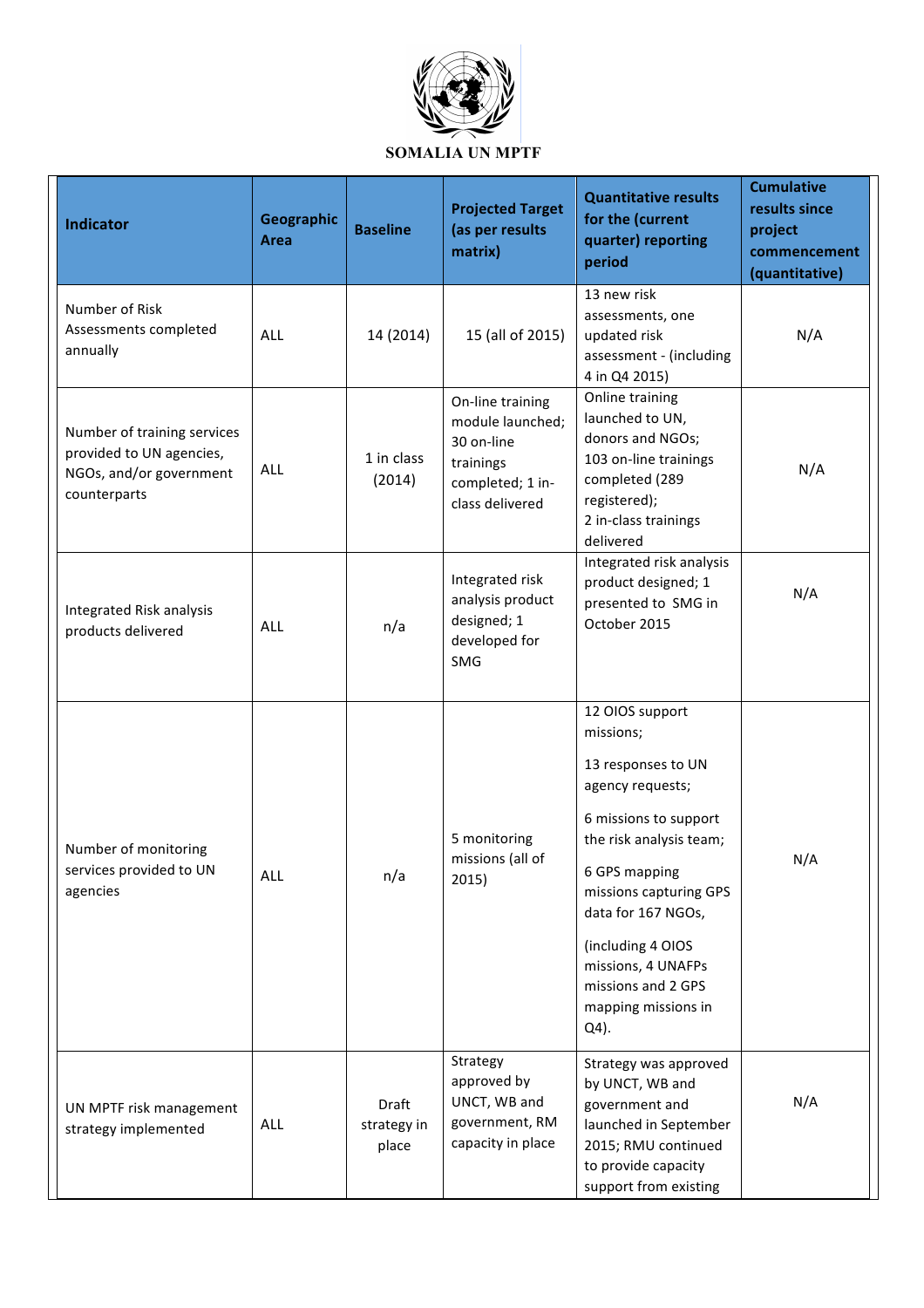

|                                                                            |                    |                                                                                                                         |                                                                                                                                                                                                                    | support                                                                                                                                                                                                                                                                                                                                                                      |                                                                                 |  |
|----------------------------------------------------------------------------|--------------------|-------------------------------------------------------------------------------------------------------------------------|--------------------------------------------------------------------------------------------------------------------------------------------------------------------------------------------------------------------|------------------------------------------------------------------------------------------------------------------------------------------------------------------------------------------------------------------------------------------------------------------------------------------------------------------------------------------------------------------------------|---------------------------------------------------------------------------------|--|
| RMU output 4: Enhanced engagement for collective risk management solutions |                    |                                                                                                                         |                                                                                                                                                                                                                    |                                                                                                                                                                                                                                                                                                                                                                              |                                                                                 |  |
| <b>Indicator</b>                                                           | Geographic<br>Area | <b>Baseline</b>                                                                                                         | <b>Projected Target</b><br>(as per results<br>matrix)                                                                                                                                                              | <b>Quantitative results</b><br>for the (current<br>quarter) reporting<br>period                                                                                                                                                                                                                                                                                              | <b>Cumulative</b><br>results since<br>project<br>commencement<br>(quantitative) |  |
| Frequency of RWG<br>meetings                                               | ALL                | 4 (in 2014)                                                                                                             | 8 (for all of 2015)                                                                                                                                                                                                | 3 (for Q4 2015)                                                                                                                                                                                                                                                                                                                                                              | N/A                                                                             |  |
| Frequency of Multi-party<br>Forum meetings                                 | ALL                | $2$ (in<br>2014)                                                                                                        | 6 (for all of 2015)                                                                                                                                                                                                | 2 (for Q4 2015)                                                                                                                                                                                                                                                                                                                                                              | N/A                                                                             |  |
| CIMS development                                                           | <b>ALL</b>         | 2014:<br>Contractor<br>mapping<br>developed;<br>Drupal<br>migration<br>completed;<br>14<br>participating<br>UN agencies | Civil Servant and<br>Ministry Payment<br>tool used by UN<br>agencies and<br>donors;<br>16 participating<br>UN agencies;<br><b>HACT</b> assessment<br>tool agreed as per<br>agency<br>requirements (all<br>of 2015) | <b>Public Servant and</b><br>Ministry Payment tool<br>finalized and endorsed<br>by 1 donor, 3 UN<br>agencies;<br>Trained 6 NGOs (on<br>behalf of Donor);<br>Data received from 1<br>agency;<br>14 participating UN<br>agencies in CIMS;<br><b>HACT</b> assessment<br>information sharing<br>tool developed and<br>launched in CIMS;<br><b>Enhanced Bulk Load</b><br>function | N/A                                                                             |  |
| Increased<br>communication/outreach<br>initiatives                         | ALL                |                                                                                                                         | RMU website<br>launched; 3<br>communication<br>products<br>revised/launched<br>(for 2015)                                                                                                                          | RMU website launched<br>(as part of UNCT<br>website); RMU<br>brochure<br>developed/launched;<br>RMU banner designed<br>and developed; RMU<br>Engagement with<br>external partners SoP<br>developed and<br>disseminated;                                                                                                                                                      | N/A                                                                             |  |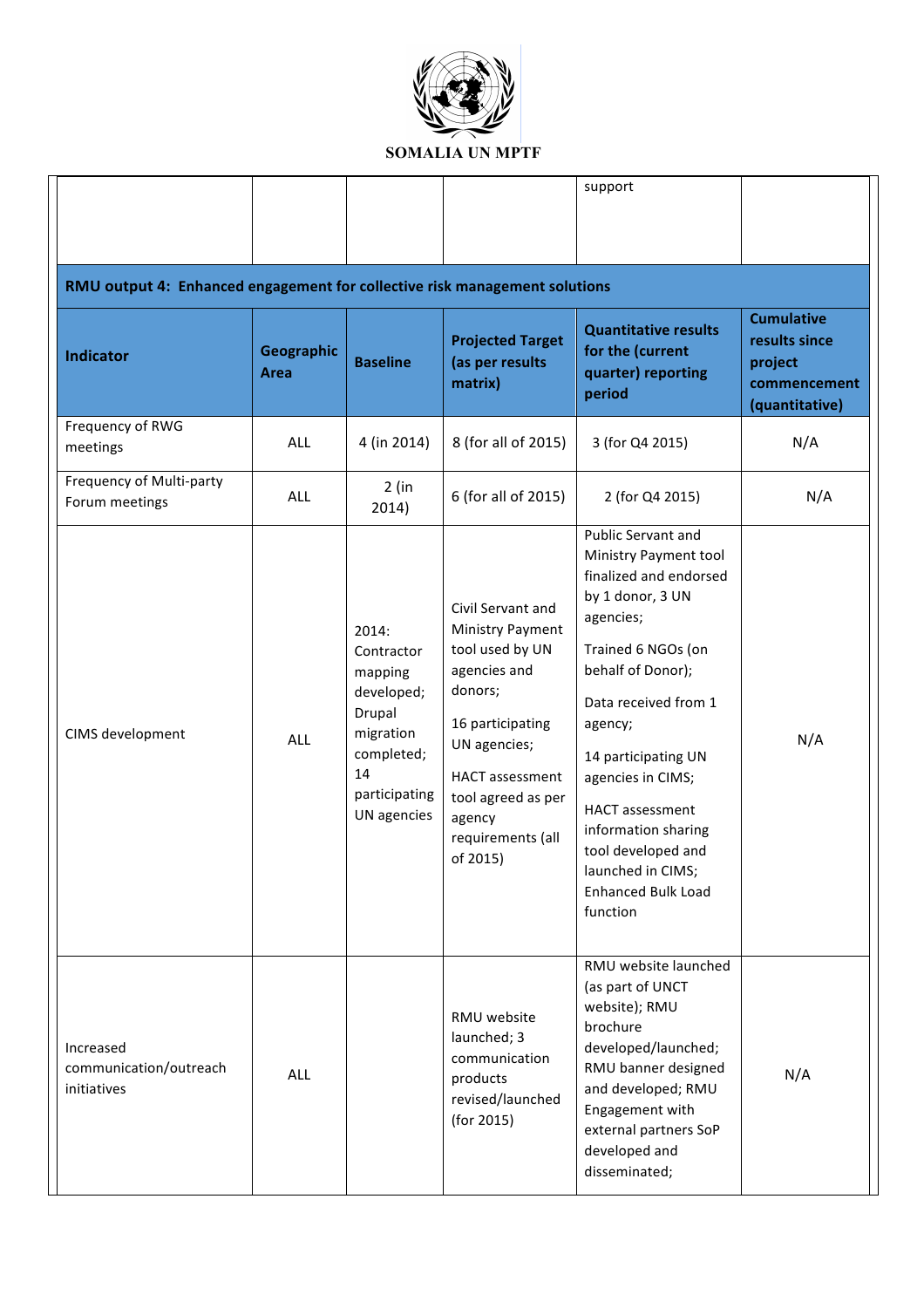

| RMU output 5: Effective programme management                                                              |                    |                                                                            |                                                       |                                                                                                            |                                                                                 |  |
|-----------------------------------------------------------------------------------------------------------|--------------------|----------------------------------------------------------------------------|-------------------------------------------------------|------------------------------------------------------------------------------------------------------------|---------------------------------------------------------------------------------|--|
| <b>Indicator</b>                                                                                          | Geographic<br>Area | <b>Baseline</b>                                                            | <b>Projected Target</b><br>(as per results<br>matrix) | <b>Quantitative results</b><br>for the (current<br>quarter) reporting<br>period                            | <b>Cumulative</b><br>results since<br>project<br>commencement<br>(quantitative) |  |
| Completion rate of Project<br><b>Board recommendations</b>                                                | <b>ALL</b>         | <50%<br>(2014)                                                             | 100% (2015)                                           | 100%                                                                                                       | N/A                                                                             |  |
| Number of Project Board<br>meetings                                                                       | <b>ALL</b>         | 1(2014)                                                                    | 2(2015)                                               | 1                                                                                                          | N/A                                                                             |  |
| Project Expenditure rate                                                                                  | <b>ALL</b>         | 90%<br>(2014)                                                              | 25% (2015)                                            | 12%                                                                                                        | N/A                                                                             |  |
| <b>Indicator</b>                                                                                          | Geographic<br>Area | <b>Baseline</b>                                                            | <b>Projected Target</b><br>(as per results<br>matrix) | <b>Quantitative results</b><br>for the (current<br>quarter) reporting<br>period                            | <b>Cumulative</b><br>results since<br>project<br>commencement<br>(quantitative) |  |
| Security aircraft is able to<br>respond to urgent security<br>needs or to assess newly<br>recovered areas | ALL                | n/a                                                                        | Capacity<br>maintained                                | Capacity maintained<br>(within current<br>requirements, which<br>will require upgrades in<br>2016)         | N/A                                                                             |  |
| <b>UNDSS Output 2: Medical Emergency Response Team capacitated</b>                                        |                    |                                                                            |                                                       |                                                                                                            |                                                                                 |  |
| <b>Indicator</b>                                                                                          | Geographic<br>Area | <b>Baseline</b>                                                            | <b>Projected Target</b><br>(as per results<br>matrix) | <b>Quantitative results</b><br>for the (current<br>quarter) reporting<br>period                            | <b>Cumulative</b><br>results since<br>project<br>commencement<br>(quantitative) |  |
| # of teams providing MERT<br>coverage in Somalia                                                          | <b>ALL</b>         | <b>2015 MERT</b><br>teams<br>available in<br>Somaliland<br>and<br>Puntland | <b>MERT</b> team<br>established in<br>Dollow          | MERT team established<br>in Dollow, with limied<br>operational capacity<br>(accommodation/office<br>space) | N/A                                                                             |  |
| <b>UNDSS Output 3 : Enhanced protected security</b>                                                       |                    |                                                                            |                                                       |                                                                                                            |                                                                                 |  |
| Indicator                                                                                                 | Geographic<br>Area | <b>Baseline</b>                                                            | <b>Projected Target</b><br>(as per results<br>matrix) | <b>Quantitative results</b><br>for the (current<br>quarter) reporting<br>period                            | <b>Cumulative</b><br>results since<br>project<br>commencement<br>(quantitative) |  |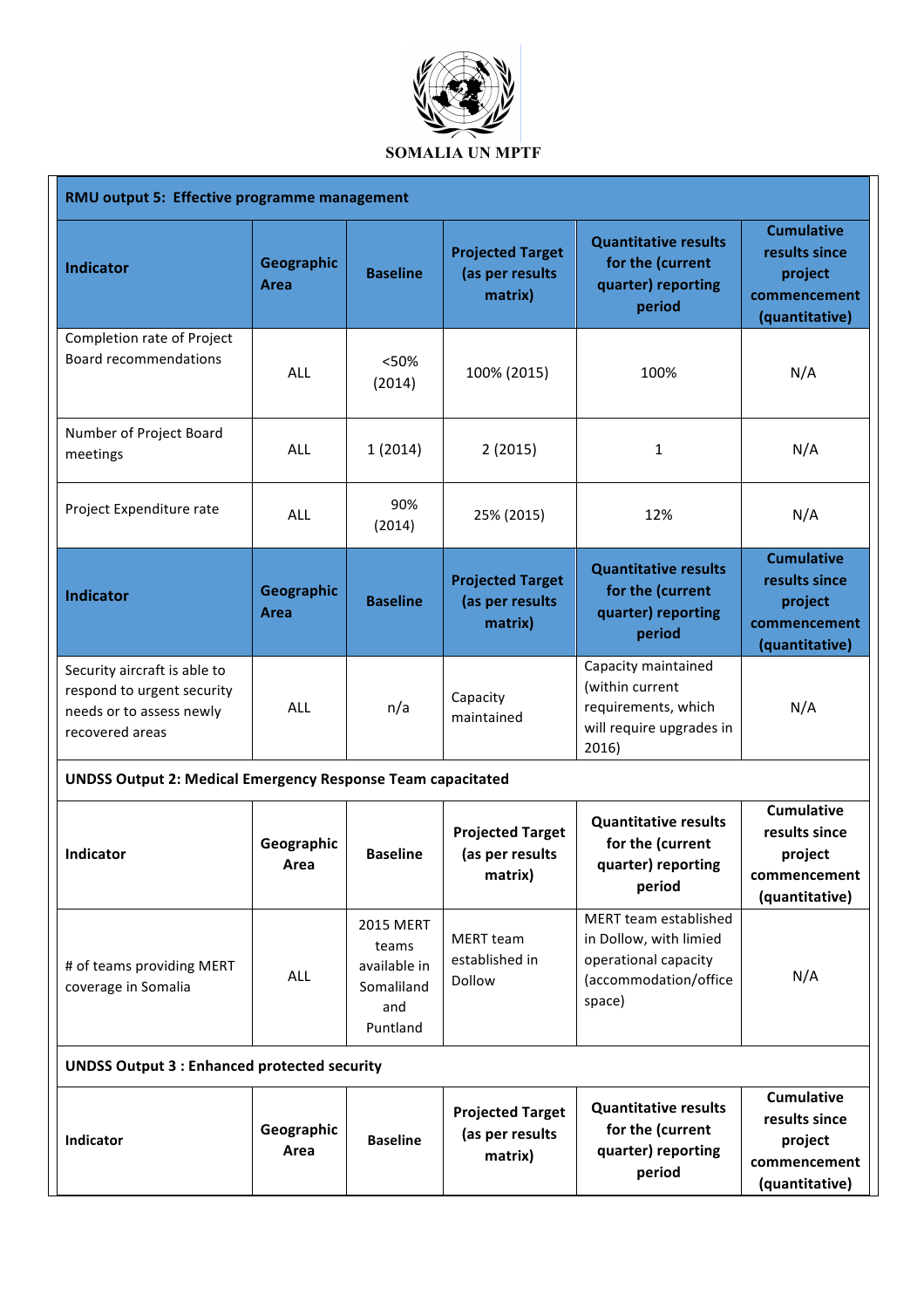

| Armored vehicles available<br>to enable transport of staff<br><b>UNDSS Output 4: Airport road security (NISA project)</b> | <b>ALL</b>         | 2015: AVs<br>available<br>but around<br>4-6 a year<br>require<br>replacement | 4-6 vehicles are<br>replaced with<br>new armored<br>vehicles | 3 vehicles replaced                                                             | N/A                                                                             |
|---------------------------------------------------------------------------------------------------------------------------|--------------------|------------------------------------------------------------------------------|--------------------------------------------------------------|---------------------------------------------------------------------------------|---------------------------------------------------------------------------------|
| <b>Indicator</b>                                                                                                          | Geographic<br>Area | <b>Baseline</b>                                                              | <b>Projected Target</b><br>(as per results<br>matrix)        | <b>Quantitative results</b><br>for the (current<br>quarter) reporting<br>period | <b>Cumulative</b><br>results since<br>project<br>commencement<br>(quantitative) |
| Airport road security                                                                                                     | Mogadishu          | 201: NISA<br>airport<br>security<br>apparatus in<br>place                    | NISA security<br>apparatus on<br>airport road<br>maintained  | NISA security<br>apparatus on airport<br>road maintained                        | N/A                                                                             |

#### **NARRATIVE**

**N/A**

#### **Other Key Achievements**

**RMU**

- The Risk Management Strategy for the SDRF Funds was launched, in collaboration with the WB, donors and the FGS (RMU conducted a specific training for Government on the Risk Management techniques and instruments used for the strategy); a number of risks were analyzed with recommendations/decisions for treatment options.
- In addition to expanding its outreach to NGOs and government, the RMU also increased its support to UNSOM sections, notably the Human Rights Section in developing risk assessment frameworks and in conducting risk assessment (on entities/sectors), as well as with the Integrated Assessment Team (IAT), the SEMG and OIOS (information sharing, lessons learned, best practices, etc.)

#### **UNDSS**

- The Medical Emergency Response Team (MERT)'s basic capacity for the last quarter of 2015 was maintained, to offer support to all beneficiaries (including the diplomatic community and INGOs).
- The critical security arrangements to secure Mogadishu Airport Road comprising of 4 check points and a NISA organized quick reaction force were maintained with agreed capacity and proven result, securing multiple stakeholders using the road under the operational coordination of UNDSS with NISA.
- The need for 'Humanitarian security' in South Central regions of Somalia has been significant. The UNDSS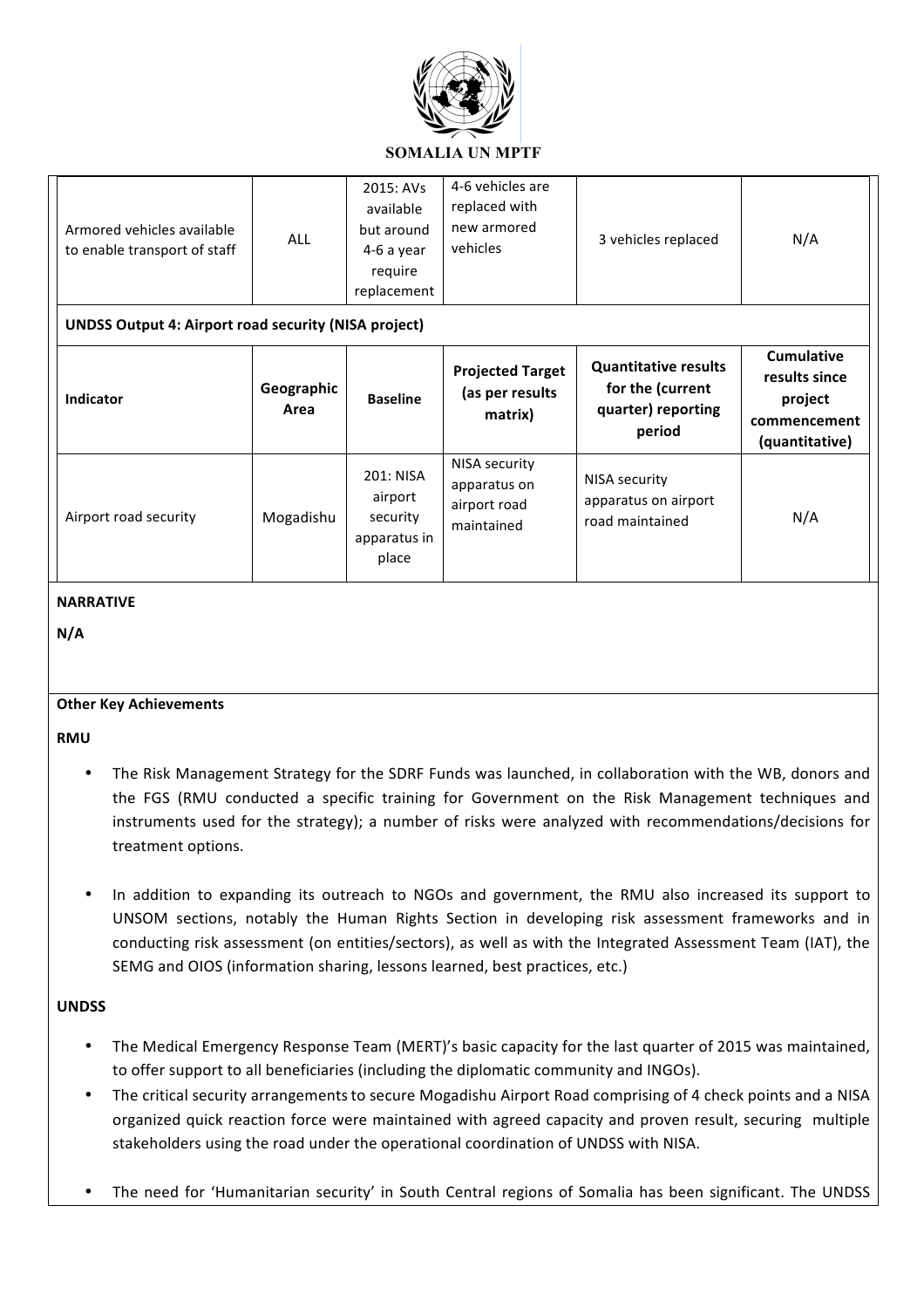

emergency response scheme comprising of the dedicated security aircraft and surge security officers both roving and stationery have been ensured to effectively monitor the ever changing situation. UNDSS responded effectively to all incidents and successfully managed the overall situation including (temporary) relocation of staff from locations at heightened risk levels.

#### **Challenges (incl: Delays or Deviations) and Lessons Learnt:**

# **RMU**

- Over the last quarter of 2015, the RMU launched a number of tools and products, illustrating RMU's transformation and expansion into a service provider to the UN, the donors and NGOs. The extent to which RMU's clients use the products varies; while the outreach and engagement with UNSOM, government, NGOs and donors have increased, there has been a marked decreased in UNCT risk management efforts. In particular, UN agencies are making limited use of RMU's risk assessment service, and participation in the Risk Working Group (RWG) has been poor, leading RMU, in December 2015, to discontinue regular meetings. Adherence by the UN Country Team to the commitments outlined in the UNCT Risk Management Working Arrangement (endorsed in May 2015) is very uneven. While limited engagement in the UN collective risk management system is largely due to capacity constraints, there is also a noticeable lack of collective leadership and reduced agency commitment to information sharing and use of common tools.
- As a result, while mostly all of RMU's targets have been achieved, the overall impact of its work remains suboptimal, especially on the UN side.
- In addition, RMU's ability to conduct monitoring missions in the field (as opposed to desk based) has remained limited, due mostly to deteriorating security conditions (and very limited UN agency requests, aside from OIOS)
- Finally, the project expenditure rate for RMU is below target (12% versus 25%) due to the fact that the first payment arrived in mid-November 2015, while the target was set for the entire quarter. On a pro-rated basis, expenditure rates are on track.

# **UNDSS**

MERT in Dollow will need another 3 months to be fully operational due to limitations of the hosting compound. A new compound under construction will finally host the Dollow MERT – works are expected to be finalized by the end of the second quarter.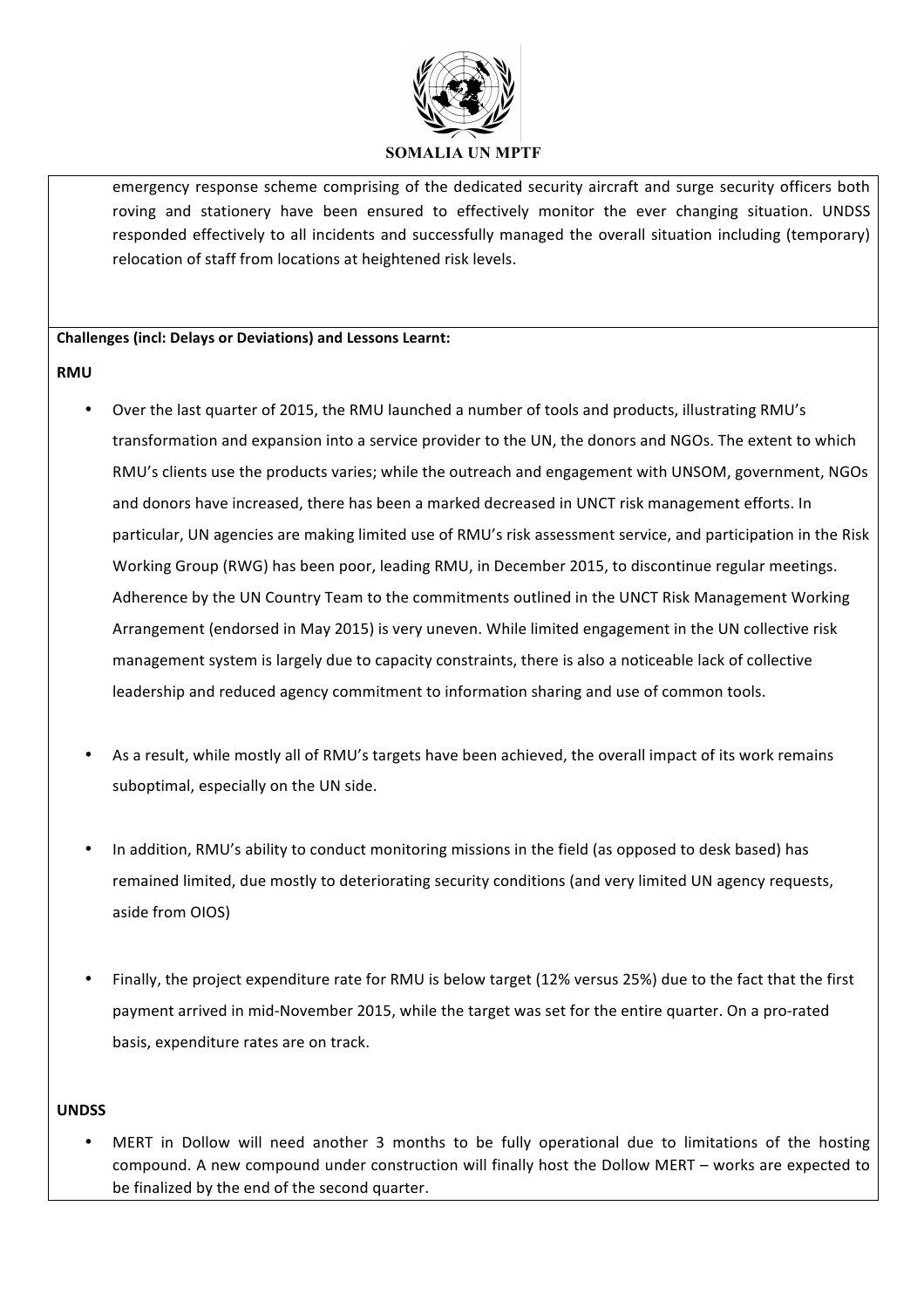

- MERT is comprised of skilled expatriate personnel. In the interest of sustainability of MERT operations, the personnel cost for the year should be made available upfront in the beginning of the year to ensure regular payment of salaries (which is not the case right now, due to funding and cash flow constraints).
- The security aircraft for 2016 will experience an increase in the budget of 40%, due to changes in the provider, provisions required to customize the aircraft, and additional accommodation costs for the crews in Somalia,